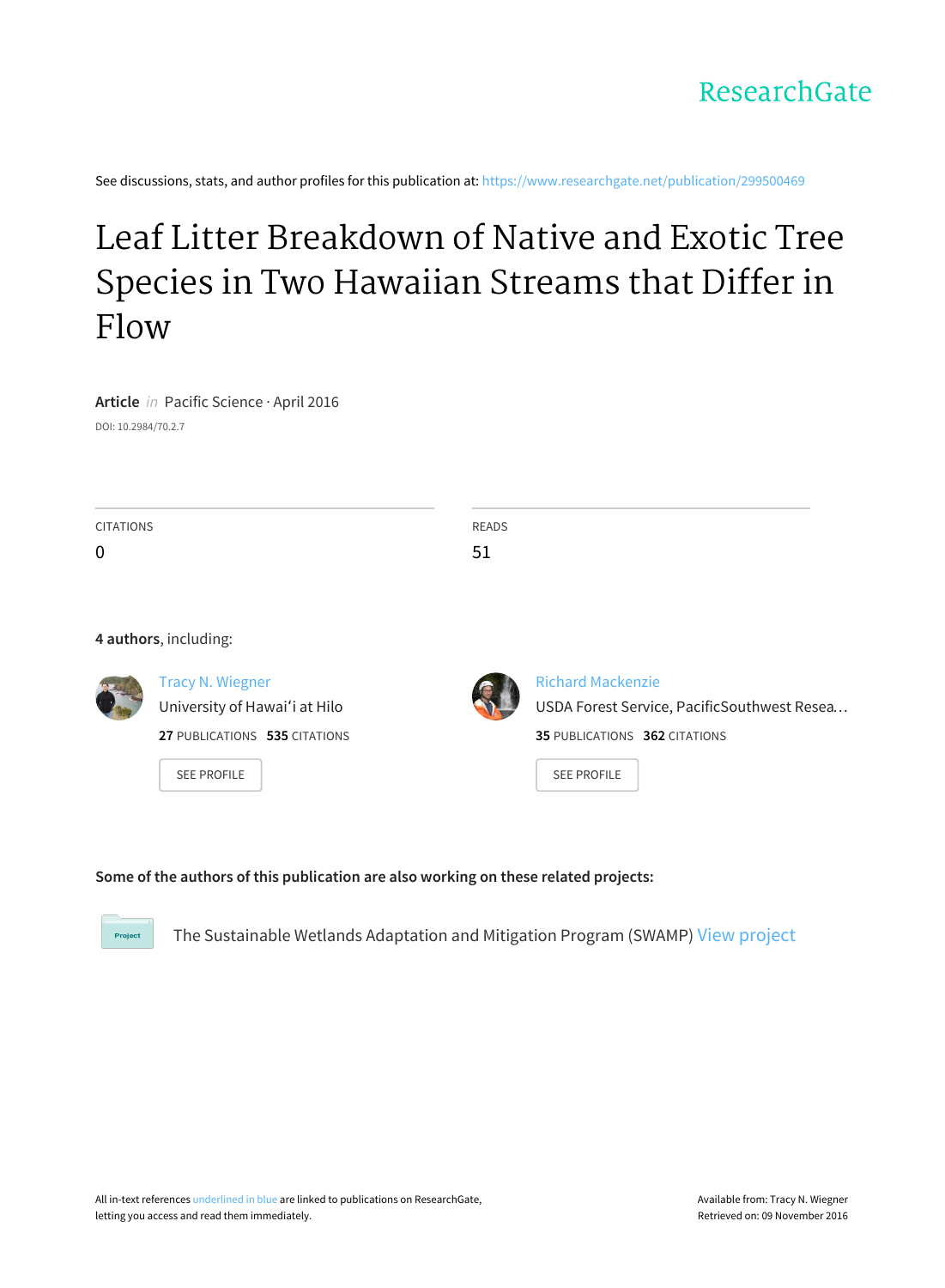# **Leaf Litter Breakdown of Native and Exotic Tree Species** in Two Hawaiian Streams that Differ in Flow

# Megan Roberts,<sup>2</sup> Ayron M. Strauch,<sup>3,5</sup> Tracy Wiegner,<sup>2</sup> and Richard A. Mackenzie<sup>4</sup>

Abstract: Riparian leaf litter is a major source of allochthonous organic material to temperate and tropical streams, promoting primary and secondary productivity in lotic and nearshore habitats. In tropical island streams, where native leaf-shredding macroinvertebrates are absent, physical fragmentation from stream flow is an important factor affecting leaf litter breakdown and, thus, organic matter dynamics. Additionally, the invasion of exotic plants into riparian areas is expected to affect litter composition and, consequently, its degradation. We compared the interactions of stream flow and inputs of leaf litter from native and exotic plants on leaf litter breakdown in two streams of varying flows on Hawai'i Island. Decay rates were greater in the high flow stream than in the low flow one for exotic Spathodea campanulata (0.037 vs. 0.023 day<sup>-1</sup>), but not significantly different for exotic Psidium cattleianum (0.003 vs. 0.003 day<sup>-1</sup>), and native Metrosideros polymorpha (0.005 vs. 0.002 day<sup>-1</sup>). In contrast, the exotic *Falcataria moluccana* (a nitrogen fixer) decomposed more rapidly in the low flow stream (0.017 day<sup>-1</sup>) than in the high flow stream (0.010 day<sup>-1</sup>). Breakdown rates also varied among species, with S. *campanulata* > F. *moluccana* > M. *polymorpha* > P. cattleianum. Breakdown rates were generally positively correlated to leaf nitrogen content and negatively correlated with leaf structure characteristics (toughness, organic carbon content, percentage lignin). Our findings indicate that stream flow regimes altered by climate change are likely to influence leaf litter decomposition, and S. campanulata and F. moluccana will likely impact organic matter dynamics in Hawaiian and other Pacific Island streams. However, predicted changes depend on the species composition of riparian leaf litter.

RIPARIAN VEGETATION CONTRIBUTES allochthonous organic material to rivers and is an important source of carbon and nutrients to lotic ecosystems (Webster and Meyer 1997; Meyer, Wallace, and Eggert 1998; Moretti, Gonçalves, and Callisto 2007). Leaf litter decomposition within streams is driven by physical and biological processes leading to the reduction, chemical, and physical transformation and consumption of litter material

Pacific Science (2016), vol. 70, no. 2:209-222 doi:10.2984/70.2.7 C 2016 by University of Hawai'i Press All rights reserved

<sup>&</sup>lt;sup>1</sup> This research was funded by the U.S. Forest Service Pacific Southwest Research Station. Additional support was also provided by the Marine Science Department of the University of Hawai'i at Hilo for the analysis of leaf samples. Manuscript accepted 16 October 2015.

<sup>(</sup>Peterson and Cummins 1974, Webster and Benfield 1986). The initial breakdown of litter material produces particulate organic matter, an important food source for many lotic fauna, and dissolved organic matter, a source of carbon and nutrients for bacteria, fungi, and algae (Ward 1986). Particulate organic matter and dissolved organic matter exported to nearshore environments also support estuarine metabolism (Schlesinger and Melack

<sup>&</sup>lt;sup>2</sup> Marine Science Department, University of Hawai'i at Hilo, 200 West Kawili Street, Hilo, Hawai'i 96720.

Department of Natural Resources and Environmental Management, University of Hawai'i at Mānoa, 1910 East-West Road, Sherman 101, Honolulu, Hawai'i 96822

<sup>&</sup>lt;sup>4</sup> Institute of Pacific Islands Forestry, Pacific Southwest Research Station, U.S. Department of Agriculture, Forest Service, 60 Nowelo Street, Hilo, Hawai'i 96720.

<sup>&</sup>lt;sup>5</sup> Corresponding author (e-mail: astrauch@hawaii. edu).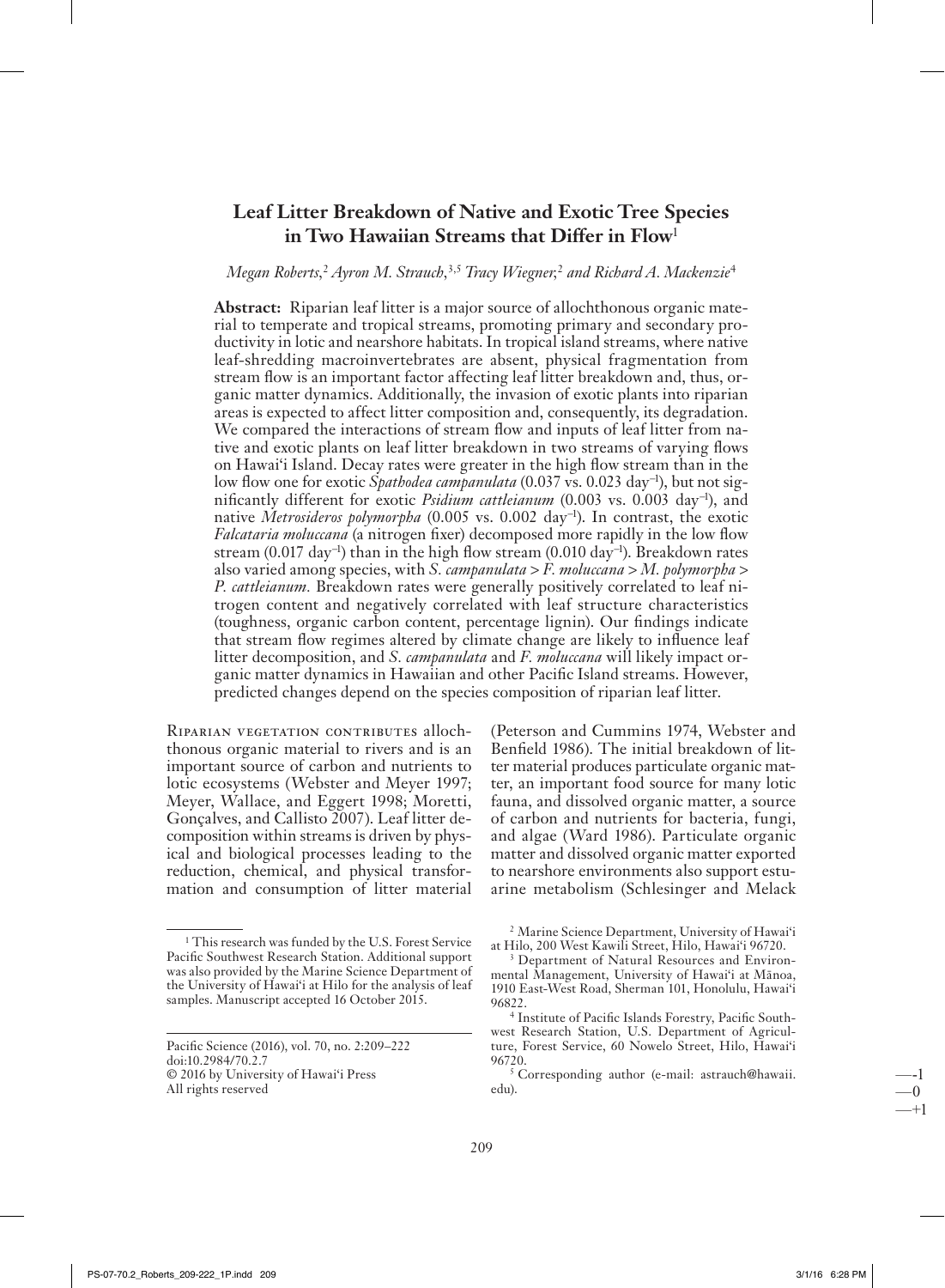1981; Wiegner, Tubal, and MacKenzie 2009; Atwood, Wiegner, and MacKenzie 2012) and marine food webs (Mann and Lazier 1991, Polis and Hurd 1996, Sakamaki and Richardson 2008). Reduced export, in both the amount and quality, of organic matter to streams and nearshore coastal areas is expected to negatively impact these ecological processes.

Stream flow provides an important control on leaf litter breakdown in temperate and tropical stream ecosystems. This is especially true in remote tropical island streams where shredding stream invertebrates are generally lacking (Resh and Deszalay 1995, Larned 2000, Benstead et al. 2009, MacKenzie et al. 2013). Hence, in tropical islands, stream flow is the primary mechanism that mechanically fragments leaf litter into finer particulate and dissolved forms that are more readily available for consumption by invertebrates and microbes (Benstead et al. 2009, MacKenzie et al. 2013). Stream flow can influence the residence time of litter, which affects the colonization of litter by bacterial and fungal communities that break down leaf structural compounds (Dubey, Stephenson, and Edwards 1995; Larned 2000; Chadwick et al. 2006; Gaudes et al. 2009). This suggests that future changes in stream flow (e.g., increased length and severity of drought leading to lower flows or more frequent, larger magnitude flood events) will impact leaf litter breakdown, organic matter dynamics, and the many stream and nearshore processes that rely on them.

The invasion of riparian areas by exotic plant species is another factor that is expected to impact leaf litter breakdown and organic matter dynamics in tropical island streams. Changing species composition may alter the quantity, quality, and timing of litter production. Throughout the tropical Pacific (e.g., Hawai'i, Guam, American Samoa, Pohnpei), native riparian plant species are quickly being displaced by exotic invasive species (Denslow, Space, and Thomas 2009; Hughes, Uowolo, and Togia 2012). Shifts in litter inputs can alter stream microbial, fungal, and invertebrate communities (Royer, Monaghan, and Minshall 1999; Thompson and Townshend 2003). In Hawai'i, native riparian forests dominated by Metrosideros polymorpha (ohia), Acacia koa

(koa), and *Dicranopteris linearis* (uluhe fern) are being rapidly replaced by exotic stands of *Psid*ium cattleianum (strawberry guava), Falcataria moluccana (albizia), and/or Spathodea campanulata (African tulip) (Meyer 2000, Asner et al. 2008). Previous studies have found that some of these exotic plant species have faster growth rates (Hughes and Denslow 2005), greater litter inputs to streams, and faster litter degradation rates with consequences for stream water chemistry (Atwood et al. 2010, Wiegner and Tubal 2010, MacKenzie et al. 2013, Wiegner et al. 2013). The higher litter production of these exotic trees coupled with intrinsic differences in litter quality and structure are expected to impact leaf litter decomposition and organic matter cycling. In particular, F. moluccana and S. campanulata have more nitrogen  $(N)$ -rich leaves with lower percentage tannin content compared to M. polymorpha (Odoh, Ezugwu, and Ugwoke 2012; MacKenzie et al. 2013) and is, therefore, expected to decompose faster.

While the decomposition of the exotic *F. moluccana* is known to alter stream nutrient dynamics compared to the native  $M$ . polymor*pha* (Wiegner et al. 2013), *F. moluccana* is not the only exotic species invading riparian forests. We examined how differing stream flow (high vs. low) affects the decomposition rate of leaf litter from one native (M. polymorpha) and three exotic, invasive tree species (P. cattleianum, F. moluccana, S. campanulata). All leaves were expected to break down faster in the high flow stream compared to the low flow stream. Additionally, we hypothesized that due to differences in leaf physical and chemical properties, M. polymorpha and P. cattleianum would break down slower than F. moluccana or *S. campanulata*.

#### MATERIALS AND METHODS

#### **Site Description**

Study sites were selected in two streams at similar elevations (400–500 m above sea level), underlying geomorphology (USDA 2010), and surrounding land-cover on the windward side of Hawai'i Island (Figure 1). Three < stations were selected in each stream with

 $+1$ 

 $\Omega$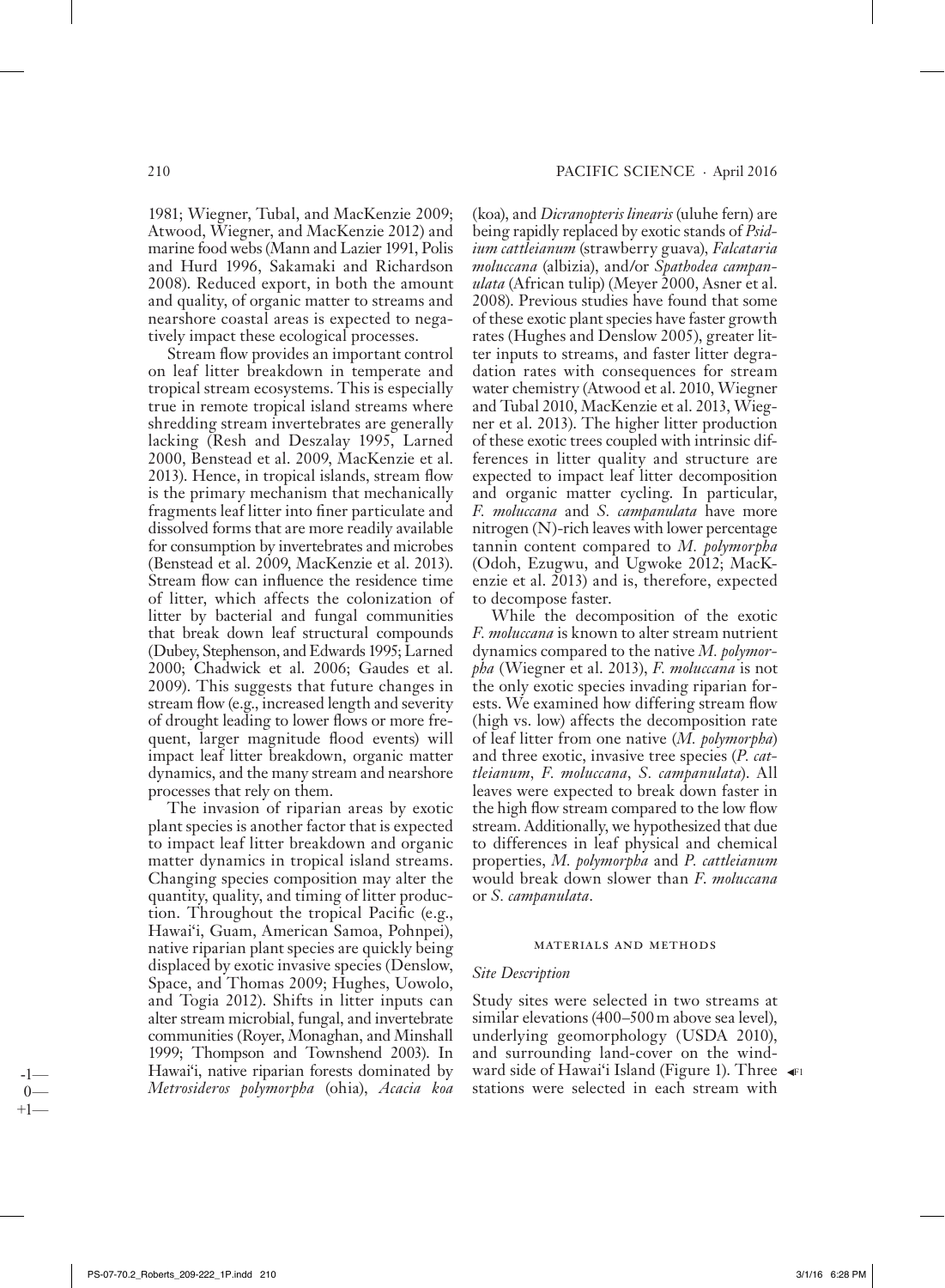Native and Exotic Tree Litter Breakdown in Hawai'i · *Roberts et al.* 211



FIGURE 1. Map of the windward coast, Hawai'i Island, with study sites on each river indicated by triangles and mean annual precipitation isohyets based on Giambelluca et al. (2013).

similar water depths and velocities, although depths varied substantially with flow. The high flow stream, Kolekole, was located 19.3 km north of Hilo and the upstream watershed receives 6,426 mm of mean annual rainfall, while the low flow site, Makahiloa, was located 33.8 km north of Hilo, and receives 4,663 mm mean an nual rain fall (Giambelluca et al. 2013). Both sites were directly downstream from a large plunge pool and located in runs with consistent bed material composed mostly of cobble and gravel (Foulk, unpubl. data). For more detailed site descriptions, see Strauch et al. (2015).

# *Stream Characteristics*

Stream stage was monitored at 15-min intervals using HOBO logger pressure transducers

(Onset Corporation, Bourne, Massachusetts) and stream flow was calculated using a rating curve developed for each stream (Strauch et al. 2015). Mean flow, low flow  $(Q_{90})$ , and high flow  $(Q_{10})$  were calculated for the study period as the average, 90th percentile (low), and 10th percentile (high) size flows, respectively. Flow variability was calculated over this interval as  $Q_{90}$ : $Q_{10}$ . Stream water temperature was also measured at 15-min intervals by the pressure transducers and the daily mean, minimum, and maximum temperatures calculated for the study period. Filtered  $(0.7 \,\mu m)$ Whatman G/F filter; GE Healthcare Bio-Sciences, Pittsburgh, Pennsylvania) water samples were collected at monthly intervals from each stream, placed on ice in the field, and stored frozen in the laboratory until analysis. Samples were analyzed for sum nitrate + nitrite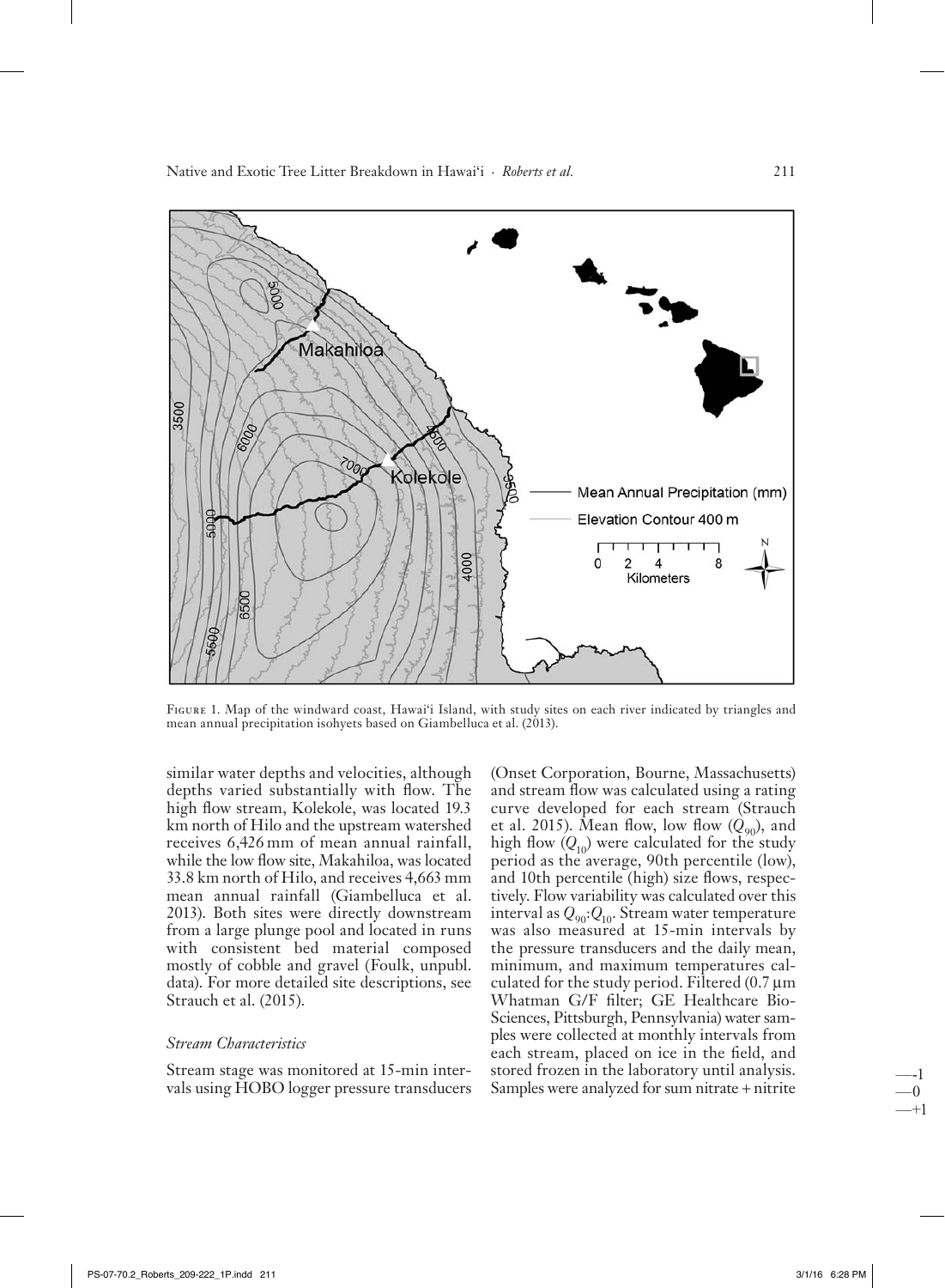$(\Sigma NO<sub>3</sub>^-)$ , ammonium  $(NH<sub>4</sub>^+)$ , phosphate  $(PO<sub>4</sub><sup>-3</sup>)$ , dissolved organic carbon (DOC), and total dissolved nitrogen (TDN). Σ $NO<sub>3</sub><sup>-</sup>(U.S.$ Environmental Protection Agency [USEPA]  $353.4$ , detection limit [d.l.]  $0.1 \,\mu$ mol l<sup>-1</sup>), NH<sub>4</sub> + (U.S. Geological Survey [USGS] I-2525, d.l.  $1 \mu$ mol l<sup>-1</sup>), PO<sub>4</sub><sup>3</sup> (USEPA 365.5, d.l. 0.1 μmol l<sup>-1</sup>) were analyzed on a Technicon Pulse II Autoanalyzer (SEAL Analytical Inc., Mequon, Wisconsin). DOC and total dissolved nitrogen were analyzed by high-temperature combustion (Shimadzu TOC-V, TNM-1, Tokyo, Japan; d.l. 10 μmol l<sup>−1</sup> and 5 μmol l<sup>−1</sup>, respectively). All nutrient samples were analyzed within 2 weeks of collection at the University of Hawai'i at Hilo Analytical Laboratory. Dissolved oxygen was measured in the field using a YSI 85 probe (YSI Corp., Yellow Springs, Ohio).

# *Leaf Collection*

Leaf litter was collected weekly from tarps placed under each tree species between Septem ber and No vem ber 2011. *Psidium cattleianum* and *S. campanulata* grow in stands of multiple individuals resulting in one tarp collecting leaves from several trees. In contrast, tarps for *M. polymorpha* and *F*. *moluccana* collected leaves from individual trees. Once collected from tarps, leaves were air-dried for 30-60 days and sorted for whole leaves, removing sticks, stems, and seeds. Leaves were then stored in paper bags in a cool, dry place.

# *Leaf Analyses*

Subsamples  $(n=6)$  of each species were ground up, weighed, combusted at  $500^{\circ}$ C for 3 hr, and then reweighed to determine percentage organic matter (Benfield 2007). A penetrometer was used to determine leaf toughness  $(n=6)$  by measuring the force  $(g)$  needed to puncture fresh leaf tissue with a 0.79 mm punch (Pearson and Connolly 2000). Subsamples  $(n=6)$ were also analyzed for percentage carbon  $(\% C)$  and nitrogen  $(\% N)$  content using a Costech model elemental analyzer (Costech Analytical Technologies, Inc., Valencia, California) at the University of Hawai'i at Hilo Analytical Laboratory. Ground samples were

separately analyzed for carbon fractions (soluble cell contents, hemicellulose and bound proteins, cellulose, and lignin) using an Ankom A200 Fiber Analyzer at the Carnegie Institute for Science at Stanford University (Rowland and Roberts 1994). One-half gram samples were placed in Ankom filter bags in a neutral de tergent (to remove soluble cellular contents), followed by an acid detergent (to remove hemicellulose). Then, a 3-hr 72% sulfuric acid soak removed cellulose. Residual material (lignin and ash) was combusted at  $550^{\circ}$ C for 4 hr to determine ash content.

# *Experimental Setup*

Approximately 5.00 g (weighted to the nearest  $(0.01 \text{ g})$  of each species was placed in an individual, 1 mm mesh,  $10.5 \times 13$  cm nylon litterbag. Litterbags with a small mesh size were used due to the small size of *F. moluccana* leaves and because previous studies in Hawaiian streams found that decomposition was largely due to microbial activity and physical fragmentation, not from shredders that might be excluded from a small mesh bag (Larned 2000, MacKenzie et al. 2013). Twenty-four litterbags of each species were deployed in each stream in January 2012. Eight bags of each species were attached by cable ties to each of three 4.57 m chains and secured to pieces of rebar hammered into the stream bed. Three bags were collected from each stream at 1, 3, 7, 15, 37, 59, 120, and 240 days after initial deployment. The length of deployment was based on decomposition of tropical leaves in previous experiments in Hawai'i (MacKenzie et al. 2013). On each collection day, one litterbag of each replicate chain for each species was randomly selected, removed from each chain, and placed in a plastic bag and bucket for transport back to the laboratory  $(n=3$  per species per site per date). Six additional bags of each species were used as transport controls and were carried to the stream on the initial day of deployment and returned to the laboratory where they were rinsed, oven dried at  $70^{\circ}$ C, and reweighed. The ratio of air-dried to oven-dried mass of these transport controls were then used to convert the initial air-dried weights of all leaf samples deployed in the

-1—  $\Omega$  $+1$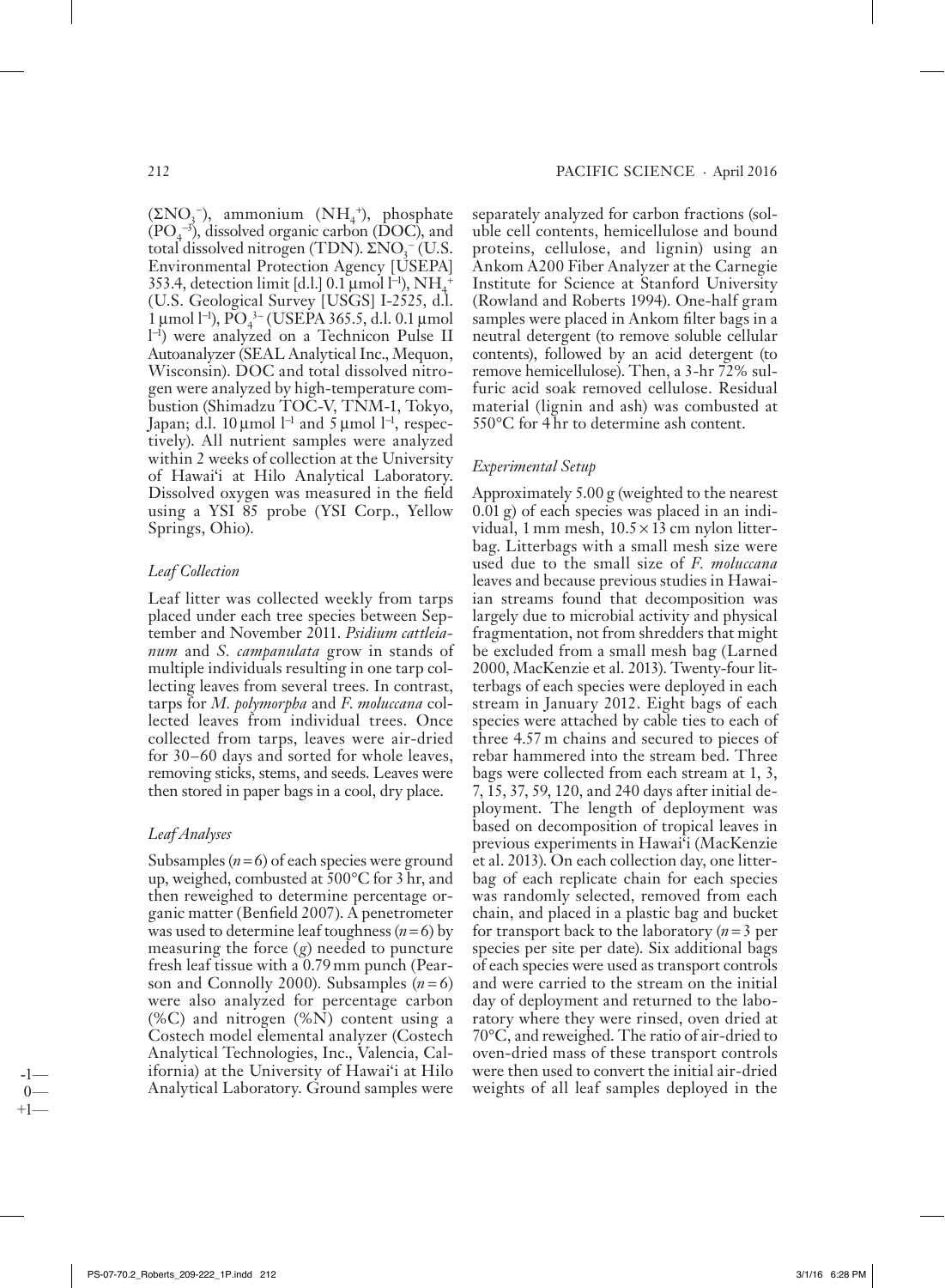streams to initial oven-dried weights. These transport controls also corrected for any initial leaf mass lost due to transport or handling in the field or laboratory.

After returning to the laboratory, leaves were removed from litterbags and immediately rinsed in a 0.25 mm sieve with cold tap water to remove sediments, algae, and microinvertebrates that may have accumulated. Organisms larger than 0.25 mm were removed from the samples by hand. Samples were then dried in a 70 $\mathrm{^{\circ}C}$  oven to a constant mass (~1 week) and weighed to the nearest 0.01 mg to de termine dry mass. The organic fraction of leaf mass was determined by combusting approximately 0.5 g of ground sample (weighted to the nearest  $0.01$  mg) at  $500^{\circ}$ C for 3 hr. Subtracting the mass of mineral ash from the initial dry mass provided the ash free dry mass (AFDM) of each sample. Percentage remaining AFDM was calculated by dividing the AFDM of each sample at collection by the initial AFDM. Some bags were missing following high flow events: one bag from each species was missing from Kolekole and two bags from each species (except only one from *M. polymorpha*) were missing from Makahiloa. Missing values resulted in  $n=2$  for that particular species, site, and date of litterbag collection.

#### *Statistical Analysis*

 $Mean \pm SE$  concentration of each water parameter was calculated and differences between streams were determined using a two-tailed unequal-variance *t*-test. A one-way analysis of variance was used to determine differences in nutrient composition  $% C, \% N$ , C:N, percentage organic matter) and toughness among tree species.

The mean  $\pm$  SE percentage remaining AFDM was plotted against time for each leaf litter species for each stream. Leaf litter decay constants  $(k)$  were calculated as the exponent coefficient in the two-parameter exponential decay regression model for each replicate of each species (Olson 1963). Differences in mean *k* values were determined using a fully fixed two-way analysis of variance to examine the effect of stream flow (high vs.

low), leaf litter species (M. polymorpha, *F. moluccana, S. campanulata,* and *P. cattleianum*), and their interactions. We acknowledge that replications within streams represent a level of pseudoreplication; however, a larger scale study was not feasible and replication of stream flow conditions across multiple streams is not possible as they do not exist. Following a significant interaction effect, we tested the hypothesis that litter breakdown would be greater in the higher flowing stream for each species using a one-sided unequal-variance *t*-test. Relationships between *k* and leaf characteristics were examined using a Spearman correlation for each stream. All analyses were completed using SigmaPlot (version 12.0, Systat Software, San Jose, California) with  $\alpha = 0.05$ .

#### **RESULTS**

#### *Stream Characteristics*

Low  $(Q_{90})$  and storm flows  $(Q_{10})$  were 1.8 $\times$  and 4.4× greater, respectively, in Kolekole Stream compared to Makahiloa Stream (Table 1). ৰা During the first 14 days of the experiment, a drought resulted in the mean flow in Makahiloa of <0.01 m<sup>3</sup> sec<sup>-1</sup> compared to 0.15 m<sup>3</sup> sec<sup>-1</sup> for Kolekole, while the mean flow for the whole study for the two streams was  $1.05 \text{ m}^3$ sec<sup>-1</sup> and 1.79 m<sup>3</sup> sec<sup>-1</sup>, respectively. Flow variability  $(Q_{10}:Q_{90})$  was greater in Kolekole  $(11.07)$  compared to Makahiloa  $(4.42)$ . Nutrient concentrations were similar between streams (Table 1). Average, minimum, and maximum stream water temperatures were each significantly different  $(P < .01)$  between the streams, with Makahiloa consistently warmer than Kolekole.

#### *Leaf Characteristics*

Among tree species, there were significant differences in leaf toughness  $(F = 56.7, df = 3,$ 20, P<.001), percentage organic matter  $(F=105.3, df=\overline{3}, 20, P<0.01), %$ C content  $(F = 10.5, df = 3, 20, P < .001)$ , and %N content ( *F* = 180, df = 3, 20, *P* < .001) (Table 2). Toughness values were similar for *M. polymorpha* and *P. cattleianum*, but both species were about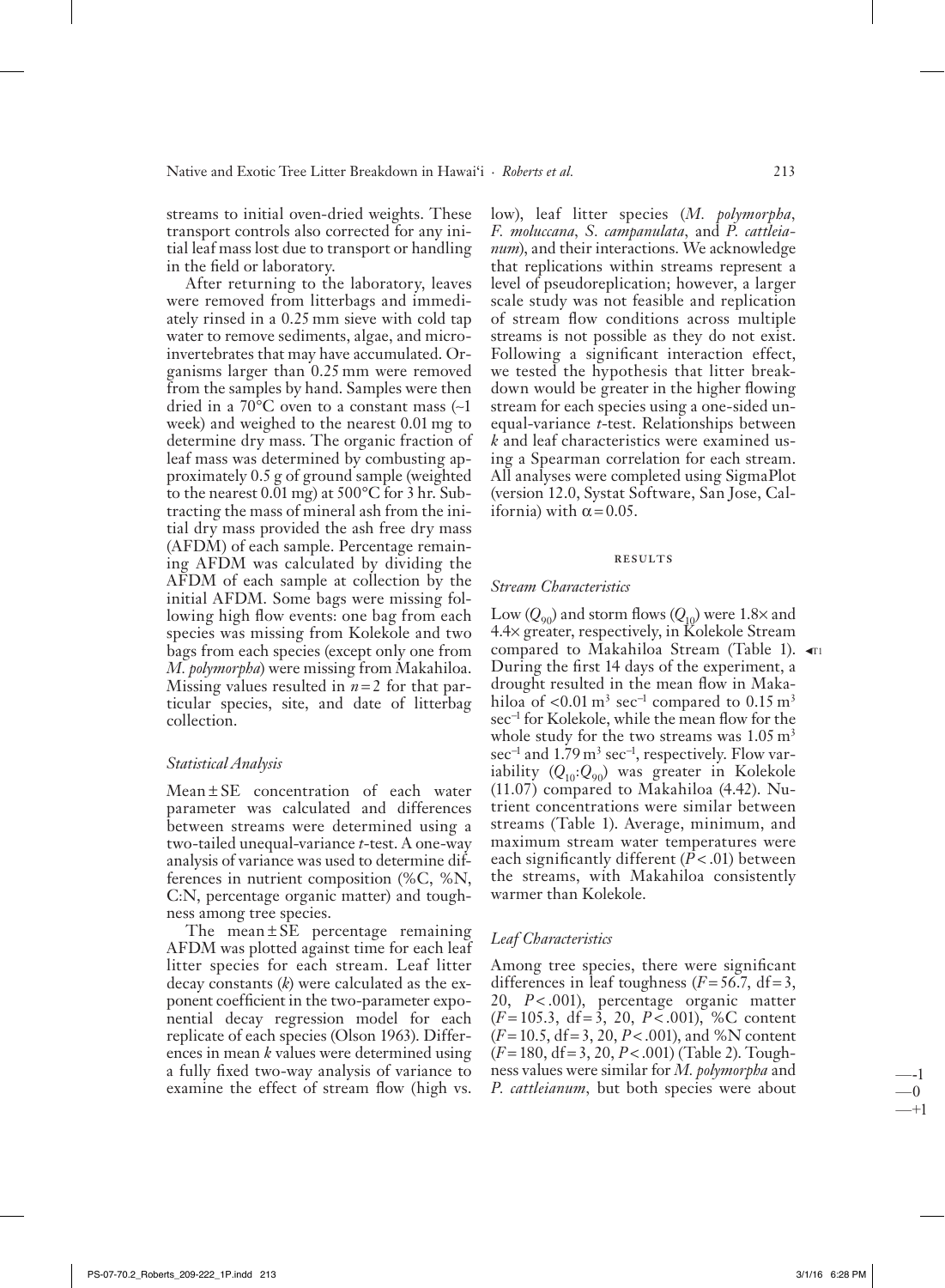#### TABLE 1

Mean ± SE Physiochemical, Nutrient, and Stream Flow Characteristics in Makahiloa (Low Flow) and Kolekole (High Flow) Streams from Monthly Samples from February 2012 to September 2012, Hawai'i Island

|                                                                               | Makahiloa        | Kolekole         | t-statistic |
|-------------------------------------------------------------------------------|------------------|------------------|-------------|
| $DO(mg l-1)$                                                                  | $7.96 \pm 0.20$  | $7.82 \pm 0.64$  | 0.15        |
| $NH4+ (µM)$                                                                   | $1.34 \pm 0.22$  | $1.42 \pm 0.31$  | 0.20        |
|                                                                               | $1.04 \pm 0.65$  | $0.32 \pm 0.09$  | 1.10        |
| $\Sigma N\dot{O}_3^-(\mu\dot{M})$<br>PO <sub>4</sub> <sup>-3</sup> ( $\mu$ M) | $0.13 \pm 0.02$  | $0.15 \pm 0.03$  | 0.55        |
| $DOC(\mu M)$                                                                  | $360 \pm 59$     | $314 \pm 54$     | 0.57        |
| $TDN(\mu M)$                                                                  | $19 \pm 8$       | $14 + 4$         | 0.52        |
| Mean daily                                                                    | $19.45 \pm 0.01$ | $18.15 \pm 0.01$ | $10.18*$    |
| temperature $(^{\circ}C)$                                                     |                  |                  |             |
| Min daily                                                                     | $18.59 \pm 0.10$ | $17.25 \pm 0.07$ | $10.78*$    |
| temperature $(^{\circ}C)$                                                     |                  |                  |             |
| Max daily                                                                     | $20.36 \pm 0.11$ | $19.11 \pm 0.09$ | $9.01*$     |
| temperature $(^{\circ}C)$                                                     |                  |                  |             |
| $Q_{\rm on}$ (m <sup>3</sup> sec <sup>-1</sup> )                              | 0.24             | 0.42             |             |
| Mean flow                                                                     | 1.05             | 1.79             |             |
| $(m^3 \text{ sec}^{-1})$                                                      |                  |                  |             |
| $Q_{10}$ (m <sup>3</sup> sec <sup>-1</sup> )                                  | 1.06             | 4.65             |             |
| $Q_{\text{no}}$ : $Q_{\text{on}}$                                             | 4.42             | 11.07            |             |
| Depth(m)                                                                      | 0.24(0.13)       | 0.41(0.07)       |             |

*Note:* Results from Student *t*-statistic (df = 16) for two-sided une qual variance *t*-test between streams are shown ( $\alpha$  = 0.05); DO=dissolved oxygen; DOC=dissolved organic carbon TDN = to tal dissolved ni tro gen.

 $*P < .01$ .

 $4 \times$  tougher ( $P < .05$ ) than both *F. moluccana* and *S. campanulata*, which had similar leaf toughness. Percentage organic matter was greatest in *M. polymorpha* (~95%) followed by *F. moluccana, P. cattleianum,* and *S. campanu*lata, with no significant differences between *F. moluccana* and *P. cattleianum*. Percentage C content in *S. campanulata* (~37%) was ~1.3× less than the other three species  $(P < .05)$ . *M*. *polymorpha* and *P. cattleianum* had similar % N content ( $~0.5\%$ ), while %N content in *S. campanulata* and *F. moluccana* was 3.6 $\times$  and 2.5 $\times$  greater, respectively (*P*<.05). There was also a significant difference in  $C:\mathbb{N}$  among species  $(F = 306, df = 3, 20, P < .001)$ , with M. polymorpha having the highest C:N followed by *P. cattleianum, S. campanulata,* and *F. mo-*T2► *luccana* (Table 2).

### *Decomposition Rates*

-1—  $\Omega$  $+1$ 

There was a significant species effect  $(F =$ 124.38, df = 3,  $\overline{3}$ ,  $P < .0001$ ) and a stream  $\times$ 

species interaction  $(F = 14.71, df = 3, 3,$  $P < .001$ ), but only a trend in stream flow effect  $(F = 3.675, df = 3, 3, P = .073)$  for the decay constants. Decay constants in both streams were greatest for *S. campanulata,* followed by *F. moluccana, P. cattleianum,* and *M. polymorpha*, with no significant difference between *S. campanulata* and *F. moluccana* in the low flow stream, or between *P. cattleianum* and *M. polymorpha* for either stream (Figures 2 and 3). Significant interactions between streams and litter species were due to leaf litter decomposition being nearly  $2 \times$  slower in the low flow stream for *S. campanulata*  $(t=3.56, df=4,$ *P* < .05), but almost 2× faster for *F. moluccana*  $(t=4.76, df=4, P<0.05)$  than in the high flow stream. Leaf litter decomposition was also nearly 2× slower for *M. polymorpha* in the lower flowing stream, although this was not significant  $(t=1.71, df=4, P=.08)$ . There was no significant difference in the decay constants of *P. cattleianum* between streams  $(t = 0.3, df = 4, P = .39)$ . Decay constants were negatively correlated to leaf toughness,  $\% N$ , and  $C:$ N in the high flow and low flow streams (Table 3). Toughness was negatively correlated with %N ( $\rho$ =1.0, *P*<.001) and C:N  $(\rho = 1.0, P < .001)$ . T3

#### **DISCUSSION**

#### *Species Differences in Litter Breakdown*

Variations in litter decomposition among tree species can be largely attributed to differences in the initial litter quality of those species (Kueffer et al. 2008). We found no difference between the decomposition rates of the *M. polymorpha* and *P. cattleianum,* which could have been due to their relatively close phylogenetic lineage (Myrtaceae family) (Wagner, Herbst, and Sohmer 1999), with similar toughness values and chemical composition (Table 2). Breakdown rates of *S. campanulata* and *F. moluccana* litter were nearly  $5 \times$  to  $10 \times$ faster than the other two species in either stream, related to initial differences in structural composition (e.g., tannins, lignin, cellulose) or nutrient (e.g.,  $\%N$ ) content (Gonçalves Jr., Graça, and Callisto 2006; Martin, Tipping, and Reddy 2010; Walpola et al. 2011).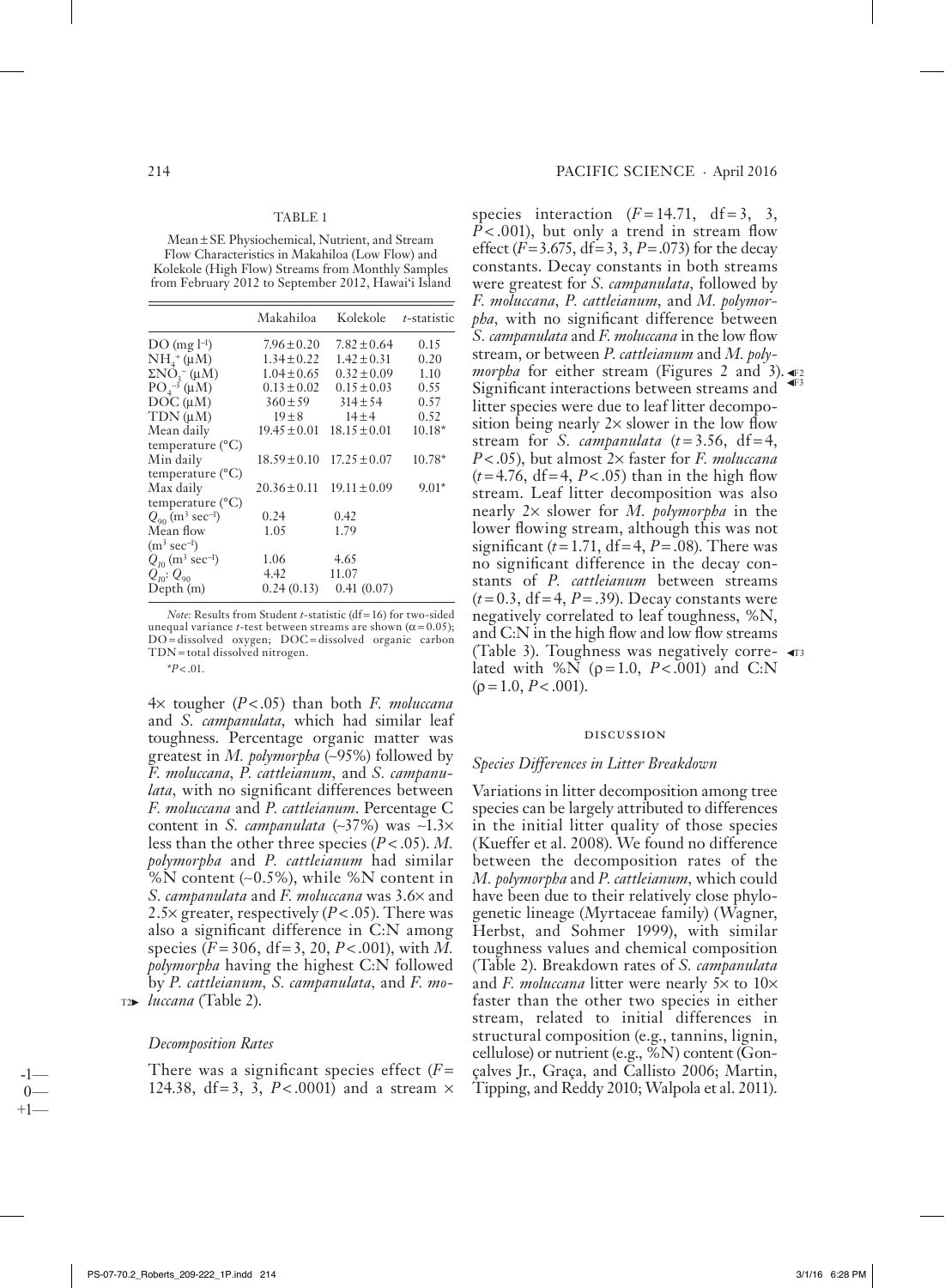| Characteristic                        | M. polymorpha                | P. cattleianum           | F. moluccana                 | S. campanulata               |
|---------------------------------------|------------------------------|--------------------------|------------------------------|------------------------------|
| Leaf toughness (g)                    | $301.1 \pm 59.3^{\circ}$     | $269.8 \pm 29.5^{\circ}$ | $69.2 \pm 17.7$ <sup>b</sup> | $88.0 \pm 20.2$ <sup>b</sup> |
| % Organic material                    | $94.9 \pm 0.1$ c             | $91.3 \pm 0.2^{\rm b}$   | $92.2 \pm 0.1^{\rm b}$       | $85.6 \pm 0.2^{\circ}$       |
| % $C$                                 | $45.8 \pm 0.2^{\circ}$       | $44.1 \pm 0.2^a$         | $45.1 \pm 0.3^a$             | $36.6 \pm 0.2^{\rm b}$       |
| %N                                    | $0.46 \pm 0.03$ <sup>a</sup> | $0.57 \pm 0.04^a$        | $1.81 \pm 0.07$ <sup>c</sup> | $1.25 \pm 0.05^{\rm b}$      |
| C: N                                  | $99.3 \pm 0.3$ <sup>c</sup>  | $78.2 \pm 0.4^{\rm b}$   | $24.9 \pm 0.1^a$             | $29.3 \pm 0.2^a$             |
| % Soluble cell<br>contents            | 51.71                        | 62.00                    | 37.78                        | 61.25                        |
| % Hemicellulose<br>and bound proteins | 5.73                         | 6.83                     | 6.92                         | 9.00                         |
| % Cellulose                           | 22.7                         | 14.86                    | 16.71                        | 12.97                        |
| % Lignin                              | 19.43                        | 15.88                    | 38.14                        | 16.34                        |
| % Ash                                 | 1.16                         | 0.02                     | 0.04                         | 0.80                         |

TABLE 2 Means ± SE Leaf Toughness (g), Percentage Organic Material, Percentage Carbon (%C) and Nitrogen (%N), Carbon to Nitrogen Ratio (C:N) by Species ( $n=6$ ). Percentage carbon fractions based on single samples

Note: Identical superscript letters are not statistically different (analysis of variance,  $\alpha$  = 0.05).

Leaf structural characteristics are important factors that can retard litter breakdown in tropical streams (Gonçalves Jr., Graça, and Callisto 2007; Li, Ng, and Dudgeon 2009; MacKenzie et al. 2013). The two invasive species that decomposed fastest had the highest foliar N content (highest %N and lowest C:N), a factor known to affect litter quality. The significantly higher %N content and lower C:N ratios of *S. campanulata* and *F. moluccana* suggests that they also provide a higher quality substrate for fungal and bacterial colonization.

Only litter from the  $N$ -fixing species F. moluccana decomposed faster in the low flow stream than in the high flow stream. Falcataria moluccana litter has a greater %N content compared to the other species, and previous research has shown that F. moluccana leaf litter is colonized faster by fungi, supports up to 120% more fungal biomass, and breaks down 40% faster than native M. polymorpha leaves in Hawaiian streams (MacKenzie et al. 2013). Differences in the molecular composition of F. moluccana litter may make it more vulnerable to damage from ultraviolet light (Burger and Edwards 1996, Krause et al. 2003) and thus more likely to decay in certain conditions, such as during low flow periods when water levels are shallow. It is possible that higher stream water temperatures may have affected the decomposition of smaller leaves more than larger leaves, as F. moluccana leaves are  $5\times$  to  $10\times$  smaller than the other leaves studied here, and the low flow stream had significantly higher mean daily temperatures.

Species-specific chemical and physical properties can alter the rate of microbial decomposition (Cornelissen et al. 1999, Kominoski et al. 2009). High soluble C content retards litter decomposition, while higher %N and lower C:N ratios result in greater microflora colonization and activity leading to higher rates of decomposition (Webster and Benfield 1986, Suberkropp and Chauvet 1995). Metrosideros polymorpha had greater toughness, percentage cellulose, and soluble cell contents compared to F. moluccana, while F. moluccana had the greatest percentage lignin, suggesting that the physical defenses of M. polymorpha may limit decomposition by microbial pathogens. There were negative correlations among decay constants  $(k)$ , toughness, and C:N in both streams, but only a significant negative correlation between  $k$  with percentage organic matter and %C in the high flow stream. Furthermore, only in the low flow stream was there a significant positive correlation with litter decomposition rates and %N leaf content. Riparian vegetation is an important contributor of organic material to stream systems and changes in riparian species composition can alter carbon and nutrients inputs to freshwater and nearshore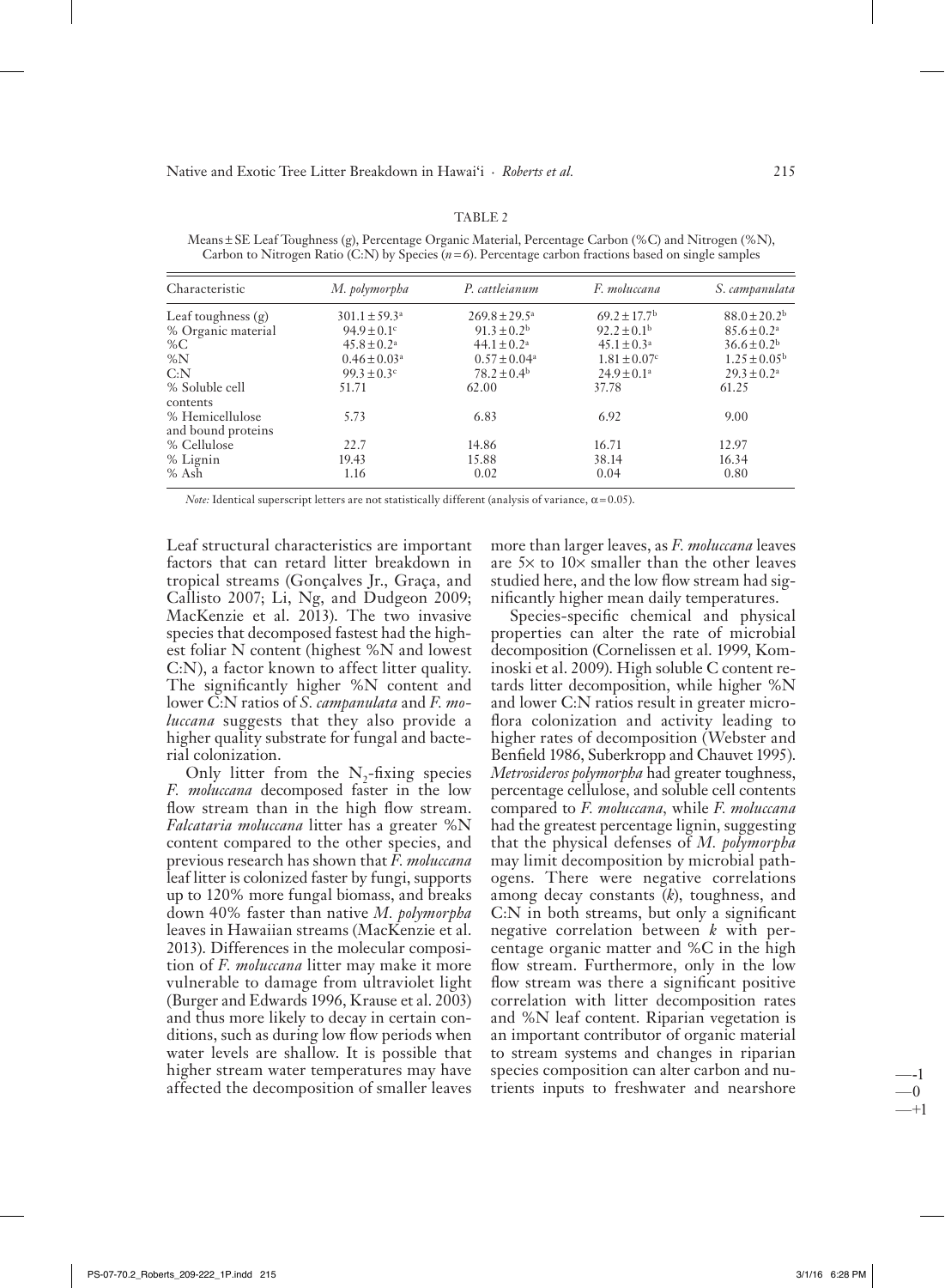

FIGURE 2. Mean±SE percent ash-free dry mass (AFDM) remaining in leaf packs (*n*=3) for each litter species in Kolekole (high flow) and Makahiloa (low flow) streams from February 2012 to September 2012, Hawai'i Island.

-1—  $0 +1-$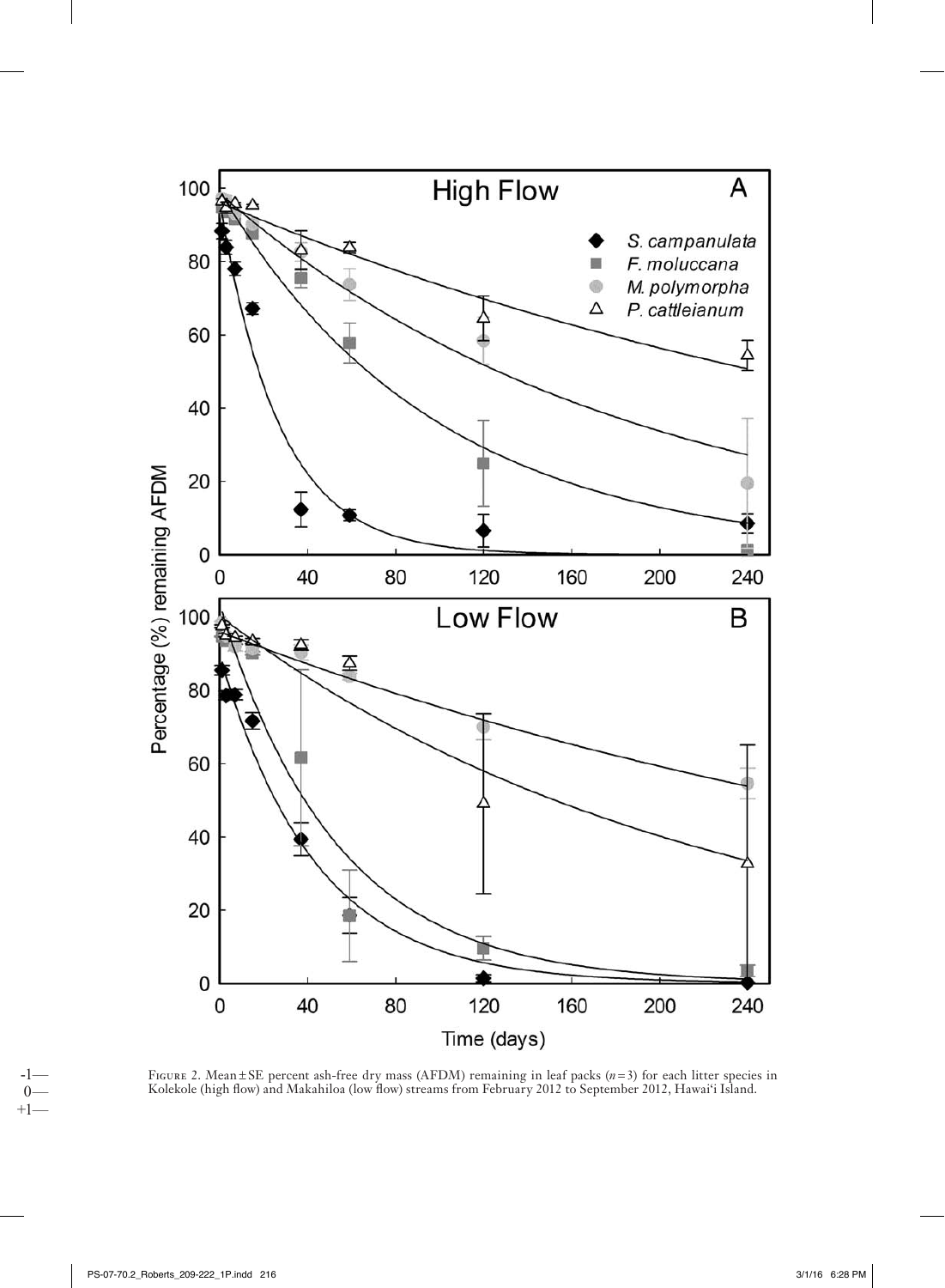Native and Exotic Tree Litter Breakdown in Hawai'i · Roberts et al.



FIGURE 3. Comparison of mean ± SE decay constants  $(k)$  (day<sup>-1</sup>) for four litter species in Kolekole (high flow) and Makahiloa (low flow) streams, Hawaiʻi Island from February to September 2012. Asterisks (\*) represent significant differences between streams  $(P < .05)$ .

ecosystems (Bailey, Schweitzer, and Whitham 2001; Compton et al. 2003; Wiegner and Tubal 2010; MacKenzie et al. 2013).

Considering only leaf structural and nitrogen composition, replacement of native species (M. polymorpha) with closely related exotic species (*P. cattleianum*) may not have much impact on lotic systems. However, potential differences in the quantity and seasonality of litter production among introduced species must be addressed to better understand

#### TABLE 3

Spearman Correlation Coefficients between Leaf Decay Constant  $(k)$  and Leaf Toughness  $(g)$ , Percentage Leaf Organic Matter, %C, %N, or C:N Ratio for in Makahiloa (Low Flow,  $n = 12$ ) and Kolekole (High Flow,  $n = 12$ ) Streams, Hawai'i Island

| Stream    | Toughness Organic<br>(g) | $\%$<br>Matter %C %N C:N           |  |  |
|-----------|--------------------------|------------------------------------|--|--|
| Low flow  | $-0.67*$                 | $-0.56$ $-0.56$ $0.67^*$ $-0.67^*$ |  |  |
| High flow | $-0.59*$                 | $-0.45$ $-0.45$ $0.59^*$ $-0.59^*$ |  |  |

Note: Abbreviations as in Table 2.

 $*P < .05$ .

how shifts in riparian species composition will influence freshwater nutrient dynamics (Wiegner and Tubal 2010). Previous work has demonstrated that native Hawaiian forests have a more open canopy compared with invaded forests (Ostertag et al. 2009), with some seasonality in litter production (Vitousek et al. 1995). Comparing the quantity of litter produced in P. cattleianum forests with native M. *polymorpha* forests could elucidate such effects. Other exotic forest species are likely to influence both the quantity and quality of decomposition products. Binkley et al. (1992) demonstrated that F. moluccana litter production may peak in December, but the degree to which this is influenced by climate is unknown. This type of information with regard to leaf litter inputs, as well as the bioavailability of DOC leached from F. moluccana, P. cattleianum, and M. polymorpha suggests that these invasive trees can contribute  $5\times$  to  $13\times$  more bioavailable DOC—potentially altering nutrient and organic matter dynamics, as well as the food webs that depend on this vegetation as an energy and food source (Wiegner and Tubal 2010).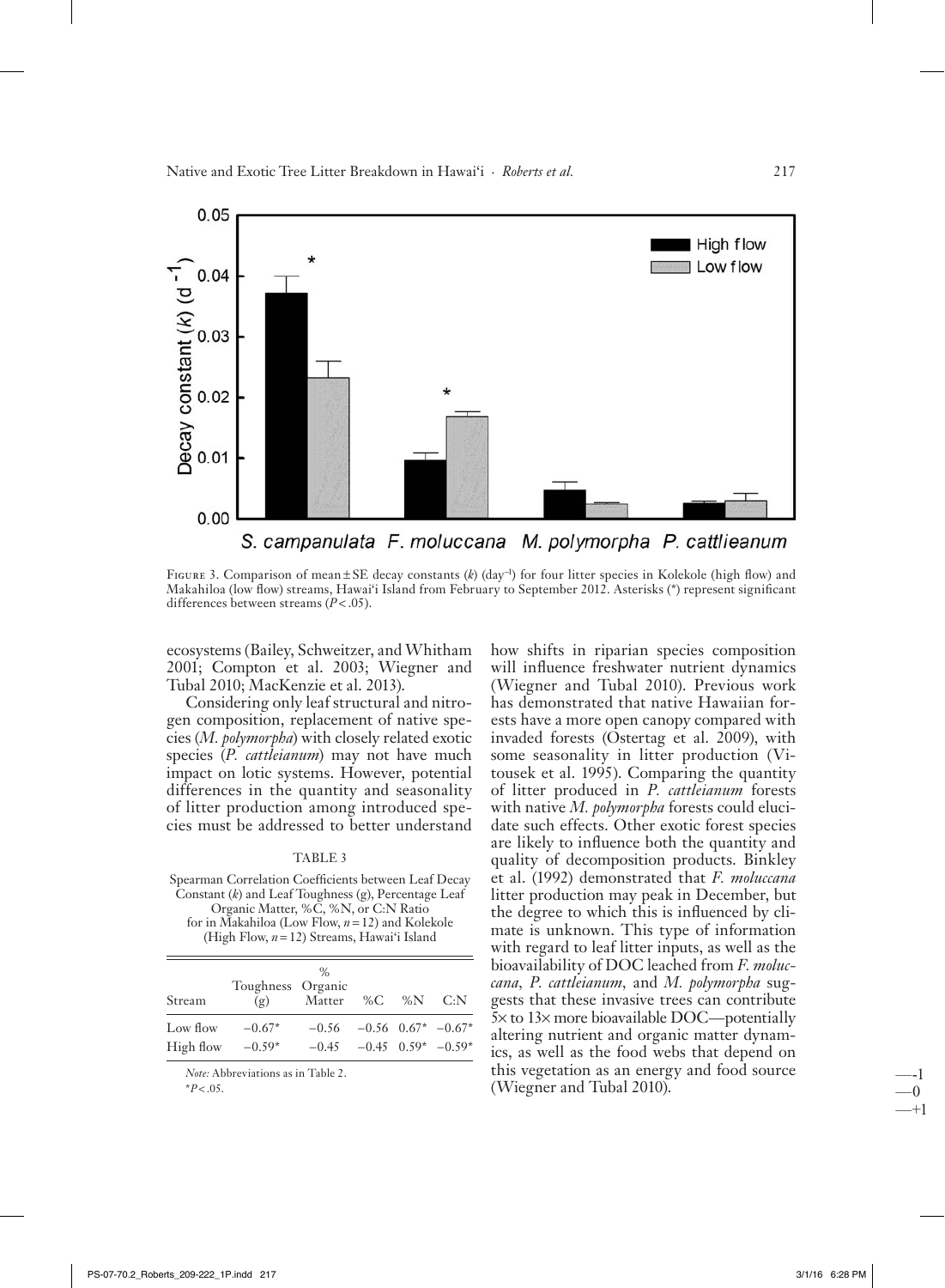# 218 PACIFIC SCIENCE · April 2016

# *Differences in Leaf Litter Breakdown be tween Streams*

Previous studies have found a decrease in the physical fragmentation of litter in lower and/or less constantly flowing streams (Maamri, Chergui, and Pattee 1997; Gonçalves Jr., Graça, and Callisto 2006). Similarly, Larned (2000) found that the export of coarse particulate organic matter decreased under decreasing flow conditions compared to normal conditions in Hawaiian streams. Contrary to expectations, we found only one species (*S. campanulata*) with a decomposition rate faster in the high flow stream. At the low flow site, litter bags were in shallower water and exposed to higher stream water temperatures, both of which may have confounded these results, as warmer water increases decomposition. Additionally, a small mesh size may have slowed the physical fragmentation of leaves in this study com pared to other studies that used a larger size, but the relatively small leaf size of species used here prohibited use of a larger mesh, and all leaves should have been similarly affected by the mesh size in our experiment. Despite running the experiment to 240 days, the slow break down of *P. cattleianum* and *M. polymorpha* resulted in high variation, especially in the last sample collection, and substantial amounts of leaf material remaining in most of the bags. An additional experiment over an extended duration and resulting in a greater loss of leaf material for these slower decomposing species might improve our calculation of decomposition rate.

# *Potential Impacts of Climate Change on Leaf Litter Breakdown*

The breakdown of leaf litter in temperate and tropical continental streams is largely attributed to the macroinvertebrate community (Webster and Benfield 1986; Wallace et al. 1997; Gessner, Chauvet, and Dobson 1999; Boyero, Pearson, and Camacho 2006), where shredders break down leaf material into fine and dissolved organic matter fractions that can then support other trophic guilds. The remote nature of tropical island streams, like those in Hawai'i, generally results in the

absence of invertebrates from the shredding trophic guild (Resh and Deszalay 1995, Yule 1996, Larned 2000, MacKenzie et al. 2013). As a result, leaf litter breakdown in these regions is heavily influenced by physical fragmentation of stream flow coupled with microbial activity (MacKenzie et al. 2013). Therefore, changes in stream flow should greatly affect leaf litter decomposition rates in these locations.

In Hawai'i, climate change is expected to in fluence rainfall through fewer, but more intense storm events and increased number of dry days between storm events (Solomon et al. 2007; Chu, Chen, and Schroeder 2010; Timm et al. 2011). For example, in Hawai'i, a 10% decrease in stream flow over the last 30 yr has been observed and in part has been attributed to decreased rainfall (Bassiouni and Oki 2012). Organic matter concentrations are highly dependent on stream flow conditions (Wiegner, Mead, and Molloy 2013) and because stream flow is such an important driver in leaf litter breakdown in tropical island streams, climate-driven changes to watershed hydrology are expected to influence future nutrient and organic matter dynamics. Furthermore, concurrent climate change-aided alterations in riparian vegetation (e.g., plant species composition change), which in some cases will decrease stream flow, are expected to affect stream ecosystem dynamics (Davis 2013). While our study design could not effectively isolate how the individual effects of decreased base flow and increased storm flow will influence leaf litter decomposition, it did provide insights into how decreased stream flow overall may alter organic matter dynamics in tropical island streams. In the low flow stream, there were many zero flow days, and flow was nearly half that of the high flow stream. Lower flows may have increased microorganism residence time, allowing a longer period of time for bacteria and fungi to colonize, and potentially influencing the breakdown rates of *F. moluccana* .

# *Implications for Management*

Our results suggest that changes in riparian species composition may impact nutrient and

-1—  $\Omega$  $+1$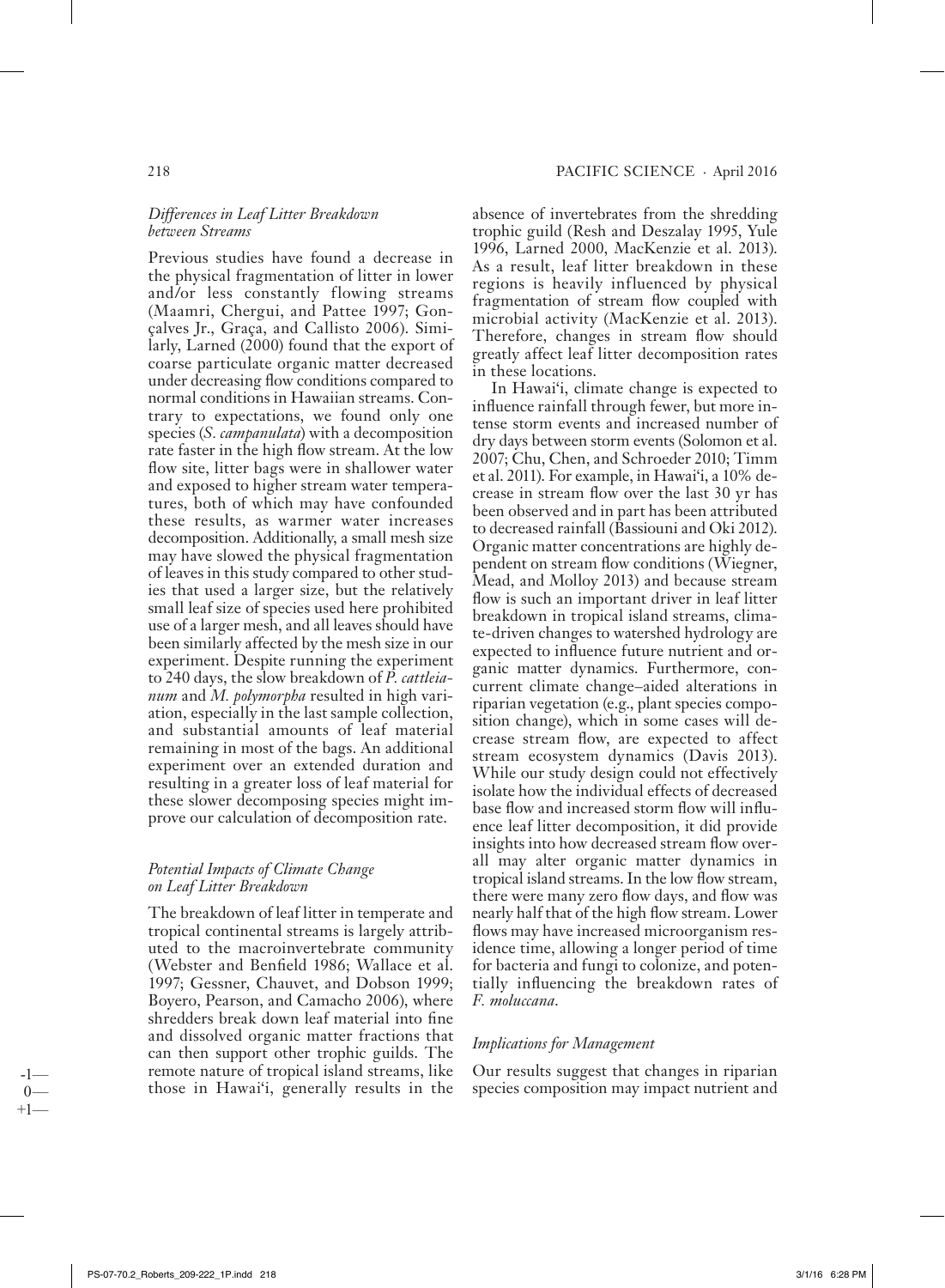organic matter dynamics in streams with cascading effects on important stream and nearshore processes (Wiegner, Tubal, and MacKenzie 2009; Wiegner and Tubal 2010; Atwood, Wiegner, and MacKenzie 2012; Wiegner et al. 2013). The breakdown products from some invasive, exotic leaf litter could increase the bioavailability of nutrients compared to native leaf litter, with consequences to food web structures (Atwood et al. 2010, Wiegner and Tubal 2010, Wiegner et al. 2013), although our data demonstrate that replacing *M. polymorpha* with *P. cattleianum* may not alter the rate of nutrient availability. Furthermore, it is unclear whether additional species (*F. moluccana* or *S. campanulata*) will be capable of supporting similar ecological functions (e.g., heterotrophic growth of biofilm, nutrient cycling, nearshore pelagic food webs). Understanding the longterm consequences of changing leaf litter composition may help guide management of riparian forests. Climate projections for Hawai'i forecast continued warming and drying, with fewer, but more intense rain events resulting in altered stream flow regimes. Shifts in the frequency and intensity of storm flows and droughts are expected to alter leaf litter decomposition. However, exactly how changes in riparian leaf litter species composition will affect litter decomposition will depend on the species. Hence, the combined effects of changes in stream flow and riparian vegetation on ecological functions in Hawaiian streams remains unclear.

#### Acknowledgments

The authors greatly appreciate access to study sites through Kamehameha Schools/Bishop Estate. Fieldwork was assisted by T. Frauendorf and P. Foulk. Laboratory work was assisted by D. Roberts and J. Troller. Revisions to this manuscript benefited greatly from two anonymous reviewers.

# **Literature Cited**

Asner, G. P., R. F. Hughes, P. M. Vitousek, D. E. Knapp, T. Kennedy - Bowdown, J. Boardman, R. E. Martin, and M. Eastwood. 2008. Invasive plants transform the three-dimensional structure of rain forests. P. Natl. Acad. Sci. U. S. A. 105:4519 – 4523.

- Atwood, T. B., T. N. Wiegner, and R. A. MacKenzie. 2012. Effects of hydrological forcing on the structure of a tropical estuarine food web. Oikos 121:277-289.
- Atwood, T. B., T. N. Wiegner, J. P. Turner, and R. A. MacKenzie. 2010. Potential effects of an invasive nitrogen-fixing tree on a Hawaiian stream food web. Pac. Sci. 64 (3): 367 – 379.
- Bailey, J. K., J. A. Schweitzer, and T. G. Whitham. 2001. Salt cedar negatively affects biodiversity of aquatic macroinvertebrates. Wetlands 21 (3): 442 – 447.
- [Bassiouni, M., and D. S. Oki. 2012. Trends](https://www.researchgate.net/publication/258787983_Trends_and_shifts_in_streamflow_in_Hawaii_1913-2008?el=1_x_8&enrichId=rgreq-bee87492208f18b8383750c0a24295f5-XXX&enrichSource=Y292ZXJQYWdlOzI5OTUwMDQ2OTtBUzozNTEyMDgxNTA3MTY0MThAMTQ2MDc0NTk1NjgzNQ==)  and shifts in streamflow in Hawai'i, 1913-2008. Hydrol. Process. 27 (10): 1484–1500.
- Benfield, E. F. 2007. Decomposition of leaf material. Pages 711–720 in F. R. Hauer and G. A. Lamberti, eds. Methods in stream ecology. 2nd ed. Elsevier, New York.
- Benstead, J. P., J. G. March, C. M. Pringle, K. C Ewel, and J. W. Short. 2009. Biodiversity and ecosystem function in species-poor communities: Community structure and leaf litter breakdown in a Pacific island stream. J. N. Am. Benthol. Soc. 28 (2): 466 – 479.
- Binkley, D., K. A. Dunkin, D. DeBell, and M. G. Ryan. 1992. Production and nutrient cycling in mixed plantations of *Ecalyp*tus and *Albizia* in Hawai'i. For. Sci. 38 (2): 393 – 408.
- Boyero, L., R. G. Pearson, and R. Camacho. 2006. Leaf breakdown in tropical streams: The role of different species in ecosystem functioning. Arch. Hydrogiol. 166 (4): 453 – 466.
- Burger, J., and G. E. Edwards. 1996. Photosynthetic efficiency, and photodamage by UV and visible radiation in red versus green leaf coleus varieties. Plant Cell Physiol. 37 (3): 395–399.
- Chadwick, M. A., D. R. Dobberfuhl, A. C. Benke, A. D. Huryn, K. Suberkropp, and J. E. Thiele. 2006. Urbanization affects stream ecosystem function by altering hydrology, chemistry, and biotic richness. Ecol. Appl. 16 (5): 1796–1807.

—-1 —0 —+1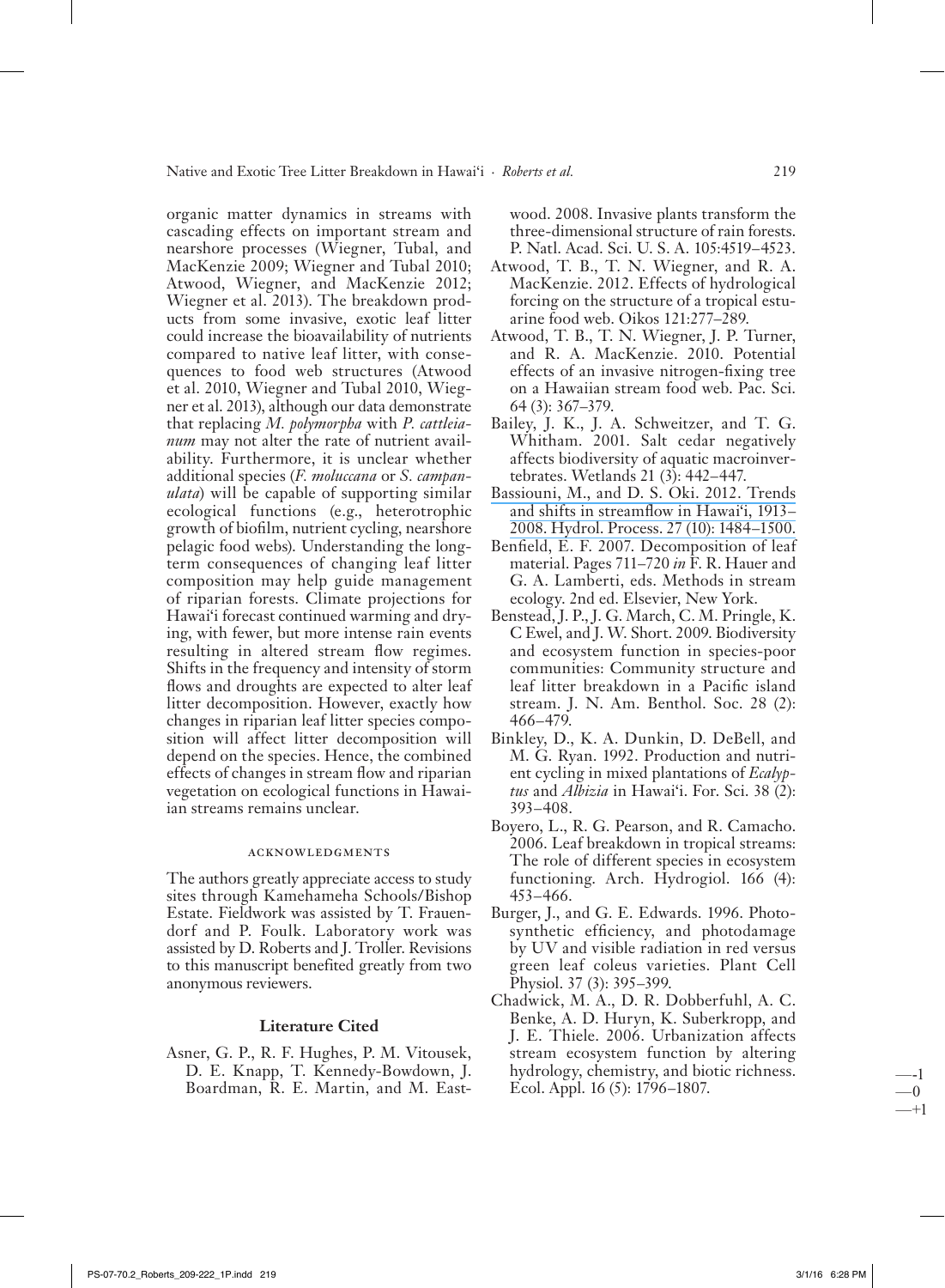- Chu, P.-S., Y. R. Chen, and T. A. Schroeder. 2010. Changes in precipitation extremes in the Hawaiian Islands in a warming climate. J. Climate 23: 4881 – 4900.
- Compton, J. E., M. R. Church, S. T. Larned, and W. E. Hogsett. 2003. Nitrogen export from forested watersheds in the Oregon Coast Range: The role of  $N$ -fixing red alder. Ecosystems 6:773-785.
- Cornelissen, J. H. C., N. Perez-Harguindeguy, S. Diaz, J. P. Grime, B. Marzano, M. Cabido, F. Venramini, and B. Cerabolini. 1999. Leaf structure and defence control litter decomposition rate across species and life forms in regional floras on two continents. New Phytol. 143:191–200.
- Davis, J. M., C. V. Baxter, E. J. Rosi-Marshall, J. L. Pierce, and B. T. Crosby. 2013. Anticipating stream ecosystem responses to climate change: Towards predictions that incorporate effects via land-water linkages. Ecosystems 16:909–922.
- Denslow, J. S., J. C. Space, and P. A. Thomas. 2009. Invasive exotic plants in the tropical Pacific Islands: Patterns of diversity. Biotropica 41:162-170.
- [Dubey, T., S. L. Stephenson, and P. J.](https://www.researchgate.net/publication/241409987_DIMILIN_EFFECTS_ON_LEAF-DECOMPOSING_AQUATIC_FUNGI_ON_THE_FERNOW_EXPEFUMENTAL_FOREST_WEST_VIRGINIA?el=1_x_8&enrichId=rgreq-bee87492208f18b8383750c0a24295f5-XXX&enrichSource=Y292ZXJQYWdlOzI5OTUwMDQ2OTtBUzozNTEyMDgxNTA3MTY0MThAMTQ2MDc0NTk1NjgzNQ==) Edwards. 1995. Dimilin effects on leaf[decomposing aquatic fungi on the Fernow](https://www.researchgate.net/publication/241409987_DIMILIN_EFFECTS_ON_LEAF-DECOMPOSING_AQUATIC_FUNGI_ON_THE_FERNOW_EXPEFUMENTAL_FOREST_WEST_VIRGINIA?el=1_x_8&enrichId=rgreq-bee87492208f18b8383750c0a24295f5-XXX&enrichSource=Y292ZXJQYWdlOzI5OTUwMDQ2OTtBUzozNTEyMDgxNTA3MTY0MThAMTQ2MDc0NTk1NjgzNQ==) [Experimental Forest, West Virginia. Pages](https://www.researchgate.net/publication/241409987_DIMILIN_EFFECTS_ON_LEAF-DECOMPOSING_AQUATIC_FUNGI_ON_THE_FERNOW_EXPEFUMENTAL_FOREST_WEST_VIRGINIA?el=1_x_8&enrichId=rgreq-bee87492208f18b8383750c0a24295f5-XXX&enrichSource=Y292ZXJQYWdlOzI5OTUwMDQ2OTtBUzozNTEyMDgxNTA3MTY0MThAMTQ2MDc0NTk1NjgzNQ==) 421 – 429 *in* [Central Hardwood Forest Con](https://www.researchgate.net/publication/241409987_DIMILIN_EFFECTS_ON_LEAF-DECOMPOSING_AQUATIC_FUNGI_ON_THE_FERNOW_EXPEFUMENTAL_FOREST_WEST_VIRGINIA?el=1_x_8&enrichId=rgreq-bee87492208f18b8383750c0a24295f5-XXX&enrichSource=Y292ZXJQYWdlOzI5OTUwMDQ2OTtBUzozNTEyMDgxNTA3MTY0MThAMTQ2MDc0NTk1NjgzNQ==)[ference, Morgantown, West Virginia. U.S.](https://www.researchgate.net/publication/241409987_DIMILIN_EFFECTS_ON_LEAF-DECOMPOSING_AQUATIC_FUNGI_ON_THE_FERNOW_EXPEFUMENTAL_FOREST_WEST_VIRGINIA?el=1_x_8&enrichId=rgreq-bee87492208f18b8383750c0a24295f5-XXX&enrichSource=Y292ZXJQYWdlOzI5OTUwMDQ2OTtBUzozNTEyMDgxNTA3MTY0MThAMTQ2MDc0NTk1NjgzNQ==) [Department of Agriculture Forest Ser](https://www.researchgate.net/publication/241409987_DIMILIN_EFFECTS_ON_LEAF-DECOMPOSING_AQUATIC_FUNGI_ON_THE_FERNOW_EXPEFUMENTAL_FOREST_WEST_VIRGINIA?el=1_x_8&enrichId=rgreq-bee87492208f18b8383750c0a24295f5-XXX&enrichSource=Y292ZXJQYWdlOzI5OTUwMDQ2OTtBUzozNTEyMDgxNTA3MTY0MThAMTQ2MDc0NTk1NjgzNQ==)[vice, Washington, D.C.](https://www.researchgate.net/publication/241409987_DIMILIN_EFFECTS_ON_LEAF-DECOMPOSING_AQUATIC_FUNGI_ON_THE_FERNOW_EXPEFUMENTAL_FOREST_WEST_VIRGINIA?el=1_x_8&enrichId=rgreq-bee87492208f18b8383750c0a24295f5-XXX&enrichSource=Y292ZXJQYWdlOzI5OTUwMDQ2OTtBUzozNTEyMDgxNTA3MTY0MThAMTQ2MDc0NTk1NjgzNQ==)
- Gaudes, A., J. Artigas, A. M. Romani, S. Sabater, and I. Muñoz. 2009. Contribution of microbial and invertebrate communities to leaf litter colonization in a Mediterranean stream. J. N. Am. Benthol. Soc. 28  $(1): 34 - 43.$
- Gessner, M. O., E. Chauvet, and M. Dobson. 1999. A perspective on leaf litter breakdown in streams. Oikos 85 (2): 377 – 384.
- Giambelluca, T. W., Q. Chen, A. G. Frazier, J. P. Price, Y.-L. Chen, P.-S. Chu, J. K. Eischeid, and D. M. Delparte. 2013. Online rainfall atlas of Hawai'i. B. Am. Meteorol. Soc. 94:313–316.
- Gonçalves Jr., J. F., M. A. S. Graça, and M. Callisto. 2006. Leaf-litter breakdown in 3 streams in temperate, Mediterranean, and

tropical Cerrado climates. J. N. Am. Benthol. Soc. 25 (2): 344–355.

- — . 2007. Litter de com po si tion in a Cerrado savannah stream is retarded by leaf toughness, low dissolved nutrients and a low density of shredders. Freshwater Biol. 52 (8): 1440 – 1451.
- Hughes, R. F., and J. S. Denslow. 2005. Invasion by an  $N$ -fixing tree alters function and structure in lowland forests of Hawai'i. Ecol. App. 15:1615–1628.
- [Hughes, R. F., A. L. Uowolo, and T. P. Togia.](https://www.researchgate.net/publication/257537621_Recovery_of_native_forest_after_removal_of_an_invasive_tree_Falcataria_moluccana_in_American_Samoa?el=1_x_8&enrichId=rgreq-bee87492208f18b8383750c0a24295f5-XXX&enrichSource=Y292ZXJQYWdlOzI5OTUwMDQ2OTtBUzozNTEyMDgxNTA3MTY0MThAMTQ2MDc0NTk1NjgzNQ==) 2012. Recovery of native forest after removal of an in va sive tree, *[Falcataria moluccana,](https://www.researchgate.net/publication/257537621_Recovery_of_native_forest_after_removal_of_an_invasive_tree_Falcataria_moluccana_in_American_Samoa?el=1_x_8&enrichId=rgreq-bee87492208f18b8383750c0a24295f5-XXX&enrichSource=Y292ZXJQYWdlOzI5OTUwMDQ2OTtBUzozNTEyMDgxNTA3MTY0MThAMTQ2MDc0NTk1NjgzNQ==)* in American Samoa. Biol. Invasions 14:1393-[1413.](https://www.researchgate.net/publication/257537621_Recovery_of_native_forest_after_removal_of_an_invasive_tree_Falcataria_moluccana_in_American_Samoa?el=1_x_8&enrichId=rgreq-bee87492208f18b8383750c0a24295f5-XXX&enrichSource=Y292ZXJQYWdlOzI5OTUwMDQ2OTtBUzozNTEyMDgxNTA3MTY0MThAMTQ2MDc0NTk1NjgzNQ==)
- Kominoski, J. S., T. J. Hoellein, J. J. Kelly, and C. M. Pringle, 2009. Does mixing litter of different qualities alter stream microbial diversity and functioning on individual litter species? Oikos 118:457–463.
- Krause, G. H., A. Gallé, R. Gademann, and K. Winter. 2003. Capacity of protection against ultraviolet radiation in sun and shade leaves of tropical forest plants. Funct. Plant Biol. 30:533-542.
- Kueffer, C., G. Klingler, K. Zirfass, E. Schumacher, P. J. Edwards, and S. Gusewell. 2008. Invasive trees show only weak potential to impact nutrient dynamics in phosphorus-poor tropical forests in the Seychelles. Funct. Ecol. 22 (2): 359 – 366.
- Larned, S. T. 2000. Dynamics of coarse riparian detritus in a Hawaiian stream ecosystem: A comparison of drought and post-drought conditions. J. N. Am. Benthol. Soc. 19 (2): 215–234.
- Li, A. O. Y., L. C. Y. Ng, and D. Dudgeon. 2009. Effects of leaf toughness and nitrogen content on litter breakdown and macroinvertebrates in a tropical stream. Aquat. Sci. 71:80–93.
- Maamri, A., H. Chergui, and E. Pattee. 1997. Leaf litter processing in a temporary northeastern Moroccan river. Arch. Hydrogiol. 140 (4): 513-531.
- MacKenzie, R. A., N. Cormier, F. Kinslow, T. N. Wiegner, and A. M. Strauch. 2013. Leaf-litter inputs from an invasive nitrogen-fixing tree influence organic-matter

-1—  $\Omega$  $+1-$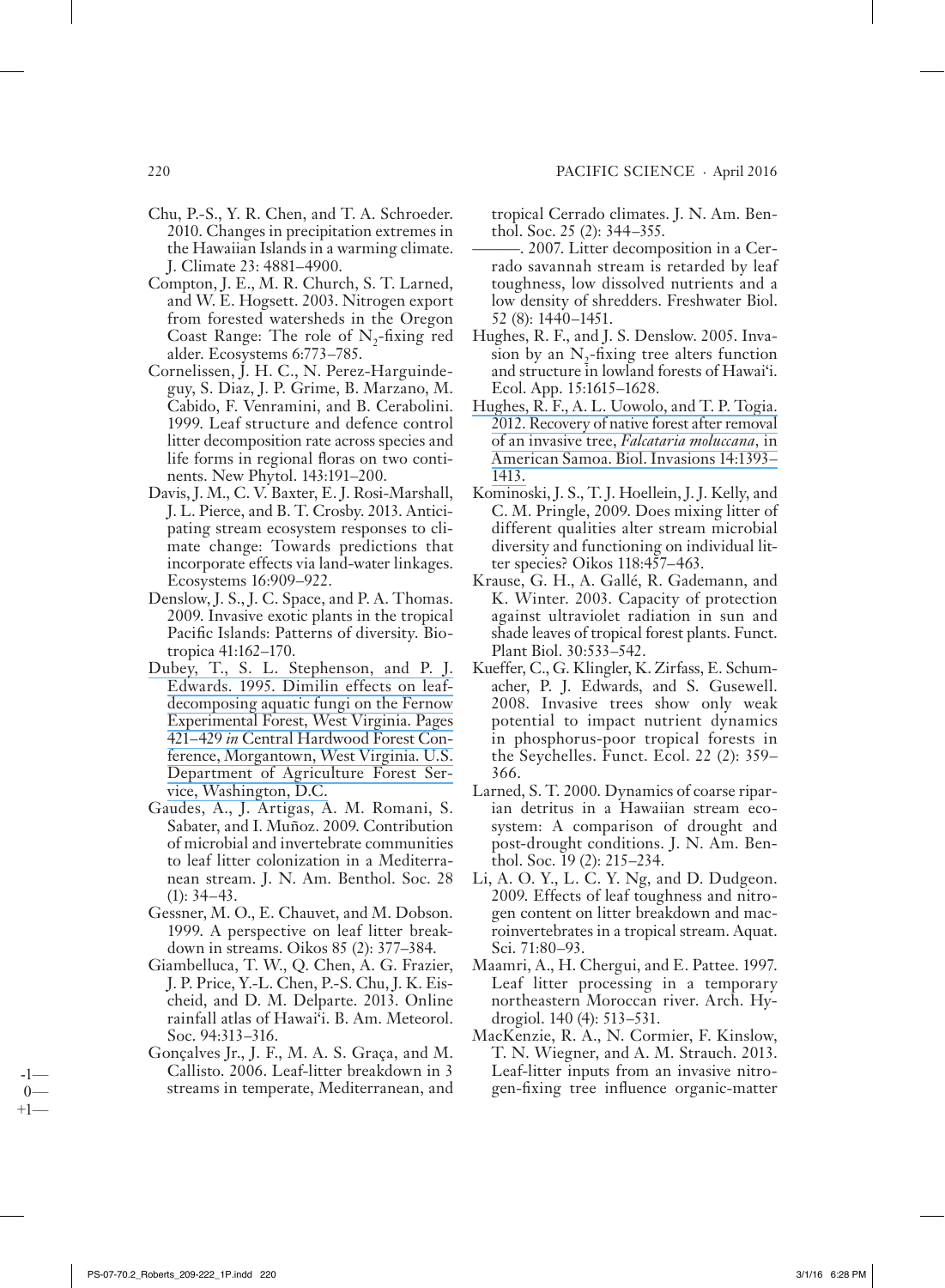Native and Exotic Tree Litter Breakdown in Hawai'i · Roberts et al.

dynamics and nitrogen inputs in a Hawaiian river. Freshwater Sci. 32 (3): 1036–1052.

- Mann, K. H., and J. R. N. Lazier. 1991. Dynamics of marine ecosystems: Biologicalphysical interactions in the oceans. Blackwell Scientific Publications, Boston.
- Martin, M. R., P. W. Tipping, and K. R. Reddy. 2010. Comparing native and exotic litter decomposition and nutrient dynamics. J. Aquat. Plant Manag. 48:72-79.
- Meyer, J.-Y. 2000. Preliminary review of the invasive plants in the Pacific Islands (SPREP Member countries). Pages 85–115 in G. Sherley, ed. Invasive species in the Pacific: A technical review and draft regional strategy. South Pacific Regional Environment Programme, Apia, Samoa.
- Meyer, J. L., J. B. Wallace, and S. L Eggert. 1998. Leaf litter as a source of dissolved organic carbon in streams. Ecosystems  $1:240 - 249.$
- Moretti, M., J. F. Gonçalves Jr., and M. Callisto. 2007. Leaf breakdown in two tropical streams: Differences between single and mixed species packs. Limnologica 37 (3):  $250 - 258$ .
- Odoh, U., C. Ezugwu, and N. Ugwoke. 2012. Pharmacognostic profile of leaf, stem and root of Spathodea Campanulata P. Beauv (Bignoniaceae). J. Pharm. Alli. Sci. 9 (3):  $1621 - 1636.$
- Olson, J.S. 1963. Energy storage and the balance of producers and decomposers in ecological systems. Ecology 44:322-331.
- Ostertag, R., S. Cordell, J. Michaud, T. C. Cole, J. R. Schulten, K. M. Publico, and J. H. Enoka. 2009. Ecosystem and restoration consequences of invasive woody species removal in Hawaiian lowland wet forest. Ecosystems 12:503–515.
- Pearson, R.G., and Connolly, N. M. 2000. Nutrient enhancement, food quality and community dynamics in a tropical rainforest stream. Freshw. Biol. 43:31-42.
- Peterson, R. C., and K. W. Cummins. 1974. Leaf processing in a woodland stream. Freshwater Biol. 4 (4): 343-368.
- Polis, G. A., and S. D. Hurd. 1996. Linking marine and terrestrial food webs: Allochthonous input from the ocean supports high secondary productivity on small

islands and coastal land communities. Am. Nat. 147 (3): 396–423.

- Resh, V. H., and F. A. Deszalay. 1995. Streams and rivers of Oceania. Pages 717-736 in C. E. Cushing, K. W. Cummins, and G. W. Minshall, eds. River and stream ecosystems of the world. University of California Press, Berkeley.
- Rowland, A. P., and J. D. Roberts. 1994. Lignin and cellulose fractionation in decomposition studies using acid-detergent fiber methods. Commun. Soil Sci. Plan. 25:269–277.
- Royer, T. V., M. T. Monaghan, and G. W. Minshall. 1999. Processing of native and exotic leaf litter in two Idaho (U.S.A.) streams. Hydrobiologia 400:123-128.
- Sakamaki, T., and J. S. Richardson. 2008. Retention, breakdown, and biological utilisation of deciduous tree leaves in an estuarine tidal flat of southwestern British Columbia, Canada. Can. J. Fish. Aquat. Sci. 65 (1): 38-46.
- Schlesinger, W. H., and J. M. Melack. 1981. Transport of organic carbon in the world's rivers. Tellus 33 (2): 172–187.
- Solomon, S., D. Qin, Z. Manning, Z. Chen, M. Marquis, K. B. Averyt, M. Tignor, and H. L. Miller, eds. 2007. Climate change 2007: The physical science basis. Contribution of Working Group I to the Fourth Assessment Report of the Intergovernmental Panel on Climate Change. Cambridge University Press, New York.
- Strauch, A. M., R. A. MacKenzie, C. P. Giardina, and G. L. Bruland. 2015. Climate driven changes to rainfall and streamflow in a model tropical island hydrological system. J. Hydrology 523:160–169.
- Suberkropp, K., and E. Chauvet. 1995. Regulation of leaf breakdown by fungi in streams: Influences of water chemistry. Ecology 76 (5): 1433-1445.
- Thompson, R. M., and C. R. Townshend. 2003. Impacts on stream food webs of native and exotic forest: An intercontinental comparison. Ecology 84:145-161.
- Timm, O., H. F. Diaz, T. W. Giambelluca, and M. Takahashi. 2011. Projection of changes in the frequency of heavy rain events over Hawai'i based on leading Pacific climate models. J. Geophys. Res. 116:D04109.

- 1  $\Omega$ -+1